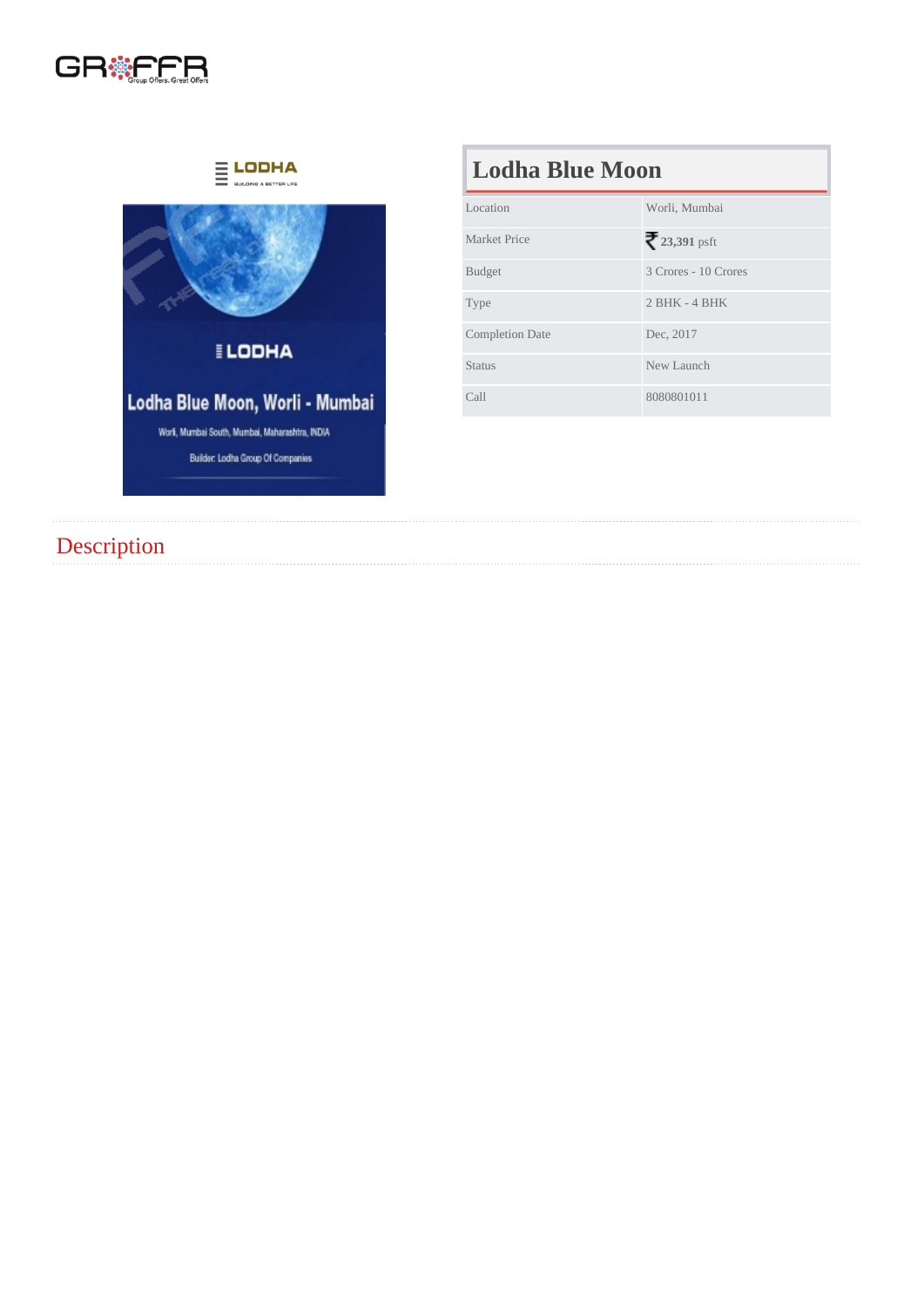Lodha Group will soon be launching their most awaited project Lodha Blue Moon in Worli. Blue Moon is the Codename for this new launch and will have an official name at the Launch in January, 2013. Lodha Blue Moon is expected to have 2, 3 and 4 BHK apartments. Located at Worli, Blue Moon stands tall in one of the most prime locations in Mumbai. It is a 5 minute drive from High Street Phoenix Mall and a 5 minute drive from Peninsula Corporate Park and other business districts in Worli. It is also centrally located in Mumbai so there is easy access to Western Suburbs, Central Suburbs and even South Mumbai. You can reach anywhere in Mumbai within 30 minutes. Moreover Lodha Blue Moon is nearby to most of the popular Schools, Hospitals and Malls in South Mumbai. The  $\hat{\alpha} \in \alpha$ Right Product, Right Price, Right location $\hat{\alpha} \in \alpha$  18 acres development in the heart of Mumbai $\hat{\mathbf{a}} \in \mathbb{M}$ s most preferred address - Worli  $\hat{\mathbf{a}} \in \mathcal{C}$  Elegant towers of over 70 storeys, set around a 6 acre private central park  $\hat{a} \in \mathcal{C}$  2,3 & 4 BHK luxury residences  $\hat{a} \in \mathcal{C}$  Sales & transactions only through an IPO style of purchase South Mumbai $\hat{a} \in \mathbb{M}$ s most preferred address  $\hat{a} \in \hat{C}$  Worli-Lodha Group purchased the NTC Mill Compund Land located near Kamla Mills in Lower Parel from DLF Group in August, 2012. Lodha Blue Moon will be launched at this same plot of 18 acres on Senapati Bapat Marg, Lower Parel, Mumbai. It is a 5 minute drive from High Street Phoenix Mall, from Peninsula Corporate Park and other business districts in Worli. Good Product at a Good Price- Lodha Blue Moon is expected to have 2, 3 and 4 BHK ultra high end apartments; as per market speculation and through trusted sources, the following sub-configurations are expected to be offered by Lodha â $\epsilon$ " 2 BHK\* (Small â $\epsilon$ " 1350 sqft & Large â $\epsilon$ " 1500 sqft), 3 BHK\* (Small â $\epsilon$ " 1800 sqft & Large - 2000 ssqft) & 4 BHK\* (2400 sqft). The pricing has also not been released officially, however, we expect it to launch with a price of approximately INR 3.6-3.75 crores for a 2 bedroom apartment. Market prices in Worli range from Rs. 30,000/sq. ft. to Rs. 60,000/sq. ft. at the moment. With this in mind Lodha Blue Moon would be quite a steal at the launch. We believe there $\hat{\mathbf{a}} \in \mathbb{N}$ s no downside in terms of pricing and hence it is a good opportunity for investors & end users. No Approval Risk- Since Lodha had purchased the plot from DLF after construction had already started there; the land already meets the compliances of all government bodies. The IOD and CC are available and there are already 7-8 banks that have approved the project for Home Loans, namely – HDFC, State Bank of India, State Bank Of Mysore, Oriental bank Of Commerce, Central Bank of India, Union Bank of India & many more nationalised & co-operative sector financial institutions, hence execution timelines also will not be an issue on this project. At the time of reporting, the site had micro-piling work completed, giving the project a 4-6 month head start over similar competitive products in the market. Expected completion date of Lodha Blue Moon is Dec 2016- Jan 2017. Unique & Transparent Sales Process- Lodha Group has planned an IPO kind of bidding process for bookings in its project. They will start distributing applications along with the prospectus at the project launch which is expected on 7thJanuary, 2013 (for their shortlisted exclusive channel partners) Customers will have to attach a cheque along with the form and mention their configuration preferences (in detail), along with preference of floors, price bandwidth etc. The prices will not be disclosed on the launch, only a price band will be made available. Transactional dates for Blue Moon are only between 18th-27th January 2013. At this time Lodha will check the bids received and release the final price and will allocate apartments according to the customer $\hat{a} \in T^M$ s preferences and their time of booking, the booking process will have zero human involvement, all application forms will have an exclusive bar-code  $\&$  it will be a real time online process (web based), along with on ground support from Lodha $\hat{a} \in T^{M_S}$  sales function  $\&$  its shortlisted channel partners.

#### Project Location

Image not found http://maps.googleapis.com/maps/api/staticmap?center=Mumbai,India&size=780x300&maptype=roadmap &markers=color:blue%7Clabel:P%7C,&sensor=false

#### **Configuration**